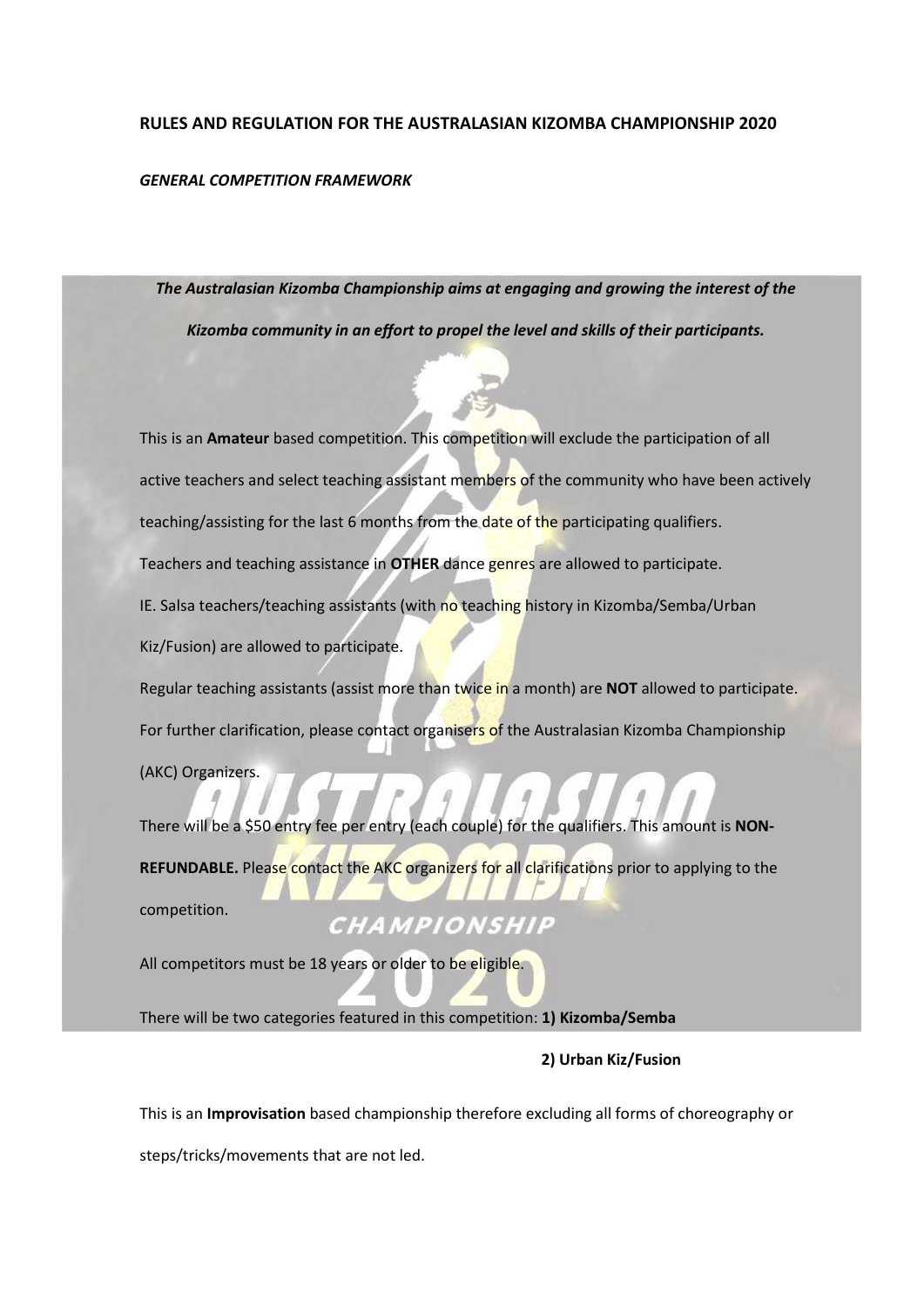Couple's must dance on stage to music selected by the organizers for a duration of 2 and a half minutes to 3 minutes long in their competing genre. Each couple will then be graded accordingly based on their performance.

The competition works on an ELIMINATION BASIS. Each representing state/country will run their own qualifiers and have an external judging panel present. The top performing couples in each category (one couple for each category) will then be chosen as representatives of that state/country to compete in the Finals which will be held at the AWAKE (Annual West Australian Kizomba Experience) Festival in March 2020.

Couples are permitted multiple entries. A couple may only have ONE entry per city, however, are allowed to compete in other cities. Please note, each entry will be subject to the entry fee. Couples will have to choose which category they wish to compete in. Couples can nominate their school/teacher or choose to remain as an independent couple.

All entries must comply with the registration cut-off dates. Please contact your local AKC organiser to obtain these. For couples wishing to compete more than once, you must submit your entries independently to each state organiser.

Couples will be permitted access to ONLY their results AFTER the competition. Any disputes/complaints can be made formally to the AWAKE committee. All disputes/complaints are to be made AFTER the competition via a formal email sent to awakefestival@gmail.com no later than a week after the competition date in question. All complaints/disputes will be handled in a private and confidential manner unless consent is obtained by both complainant(s) and the organisers.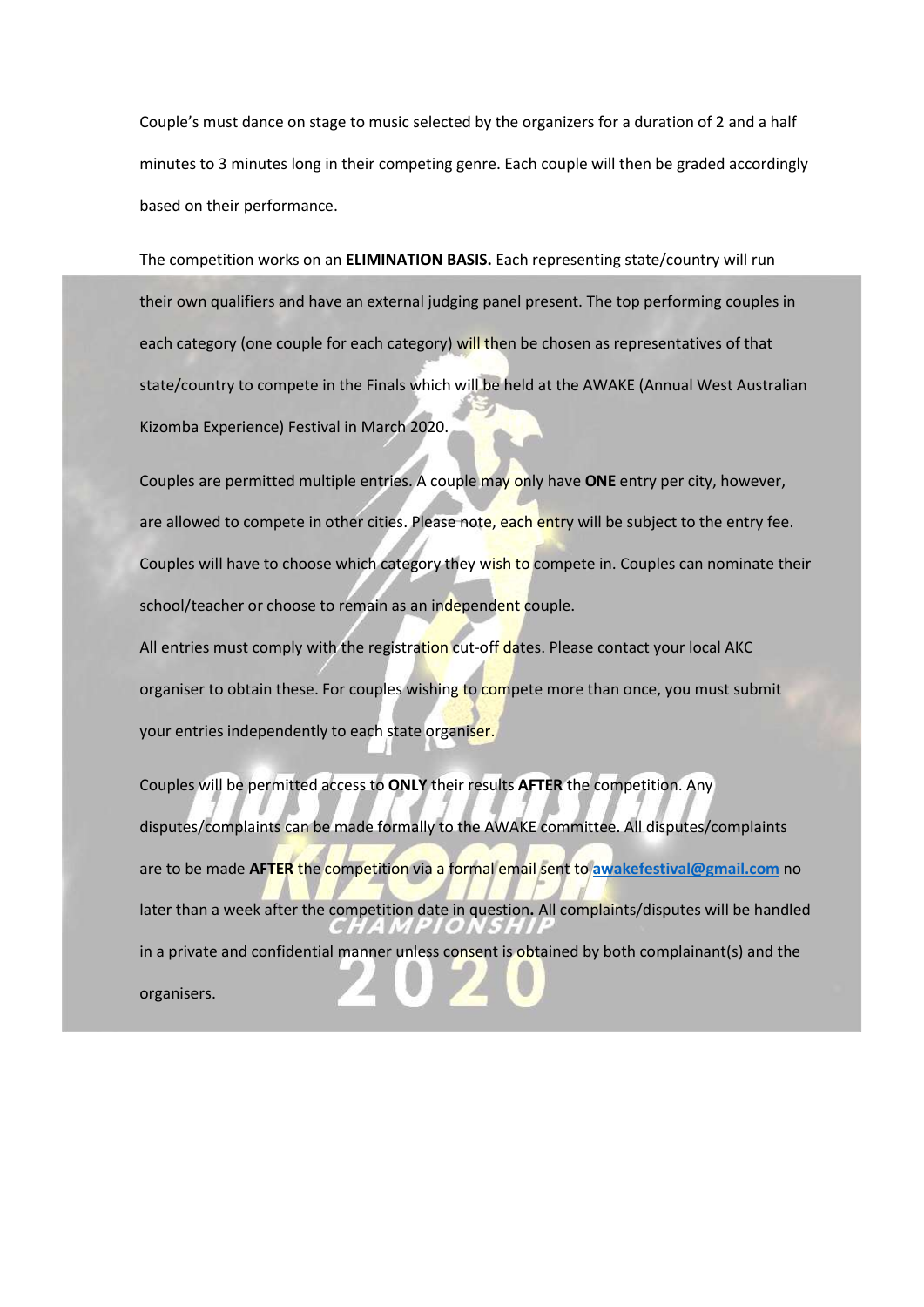### COMPETITION RULES AND MARKING CRITERIA

As this competition is an **IMPROVISATION** based championship- we require all moves, footwork and movements to be LED and FOLLOWED by the couple.

Props are not permitted in the competition.

Lifts and/or tricks are restricted to those deemed leadable and can be executed on the social dance

floor.

All leadable lifts and/or tricks are to restricted to waist height. Any tricks exceeding that limitation

shall incur a penalty.

Aerials are not allowed in the competition.

For clarification if your lifts and/or tricks meet these criteria- please contact the AKC organizers.

Each competing couple will be assessed on the following 4 components:

# 1) Musicality (30%)

- How well do the steps danced adhere and fit the music and rhythm played
- How well have the couple danced to the beat, rhythm and breaks in the music
- How well do the couple's style gel with the music played

# 2) Technicality (30%)

- How clear and precise the couple's footwork and steps are.
- How well was every step led and followed
- How technical and complex are the movements used in line with the music

# 3) Connection (30%)

- How well are the couple connected through their body language and to the music (ginga)
- How well are the couple maintaining posture and complementing each other's style
- Stage presence (utilization of space) and energy exuded by the couple

# 4) Presentation (10%)

- How appropriate are the couple's outfits in line with their dance style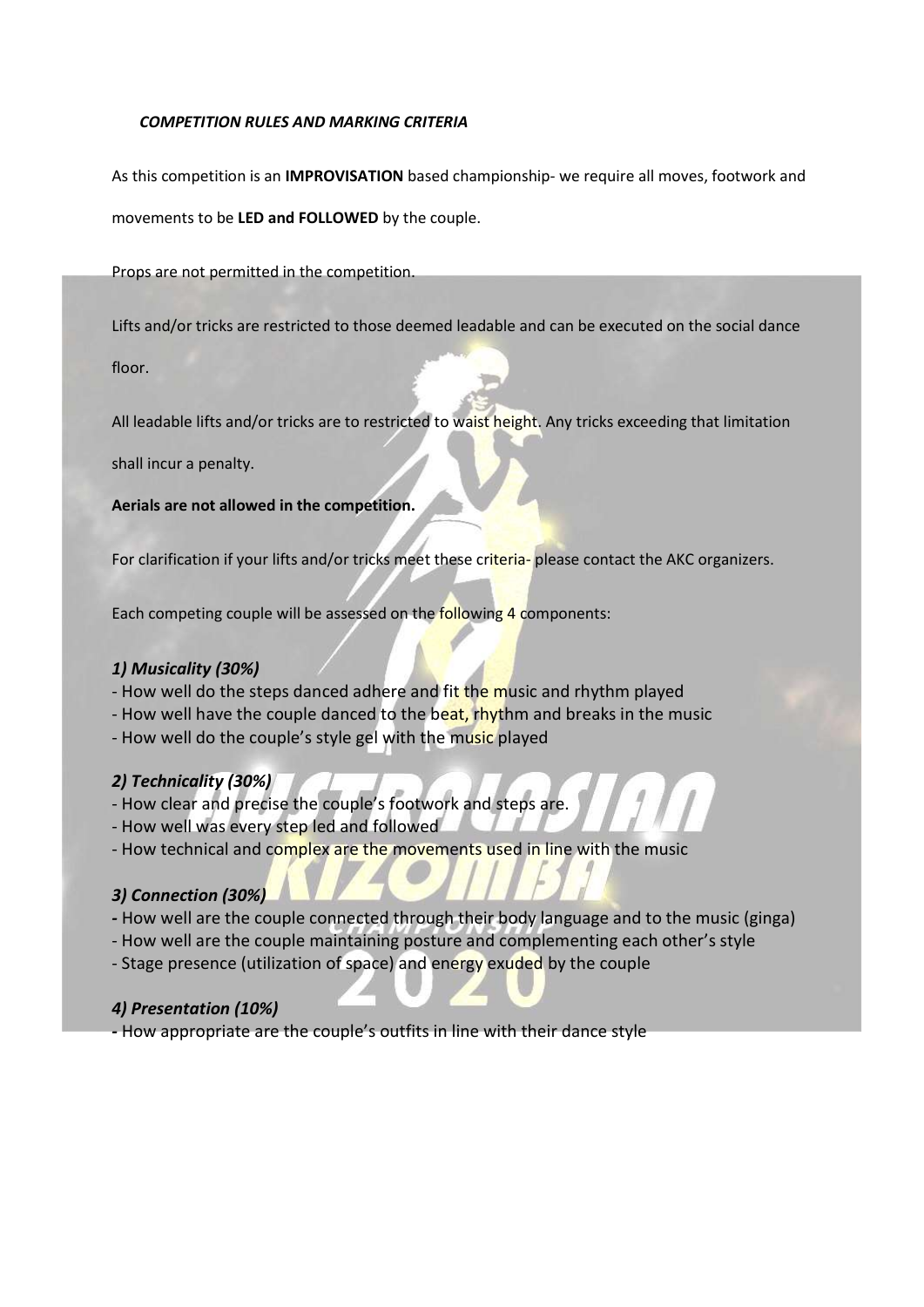#### GENERAL COSTUME RULES FOR BOTH CATEGORIES

Costumes must cover the intimate parts of the dancer's body during the whole performance. Intimate parts: buttocks, bust and pubic areas (illustration provided below). Failure to adhere to these restrictions will result in an overall PENALTY





Intimate parts of the body must be covered with ONLY non-transparent material of any colour except for flesh, nude or tan colours.

When transparent material is used to cover these areas, it must be lined with non-transparent material.

- Buttocks: The buttocks is defined as the area from the crease between the leg and bottom up to the hip line across the body.
- b) Hip line: panties top line (how low) Straight horizontal line, top of line between buttocks muscles (interlineal line) must not be visible.
- c) Panty Line: panties bottom line (how high) The panties' hip line should be high enough to completely cover the vertical crease between the buttocks. Abbreviated bikini bottoms, thongs, thong appliqués and any shorts imitating a thong look are prohibited in both males' and females' costumes unless covered appropriately as indicated in Picture 1 with non-transparent material.